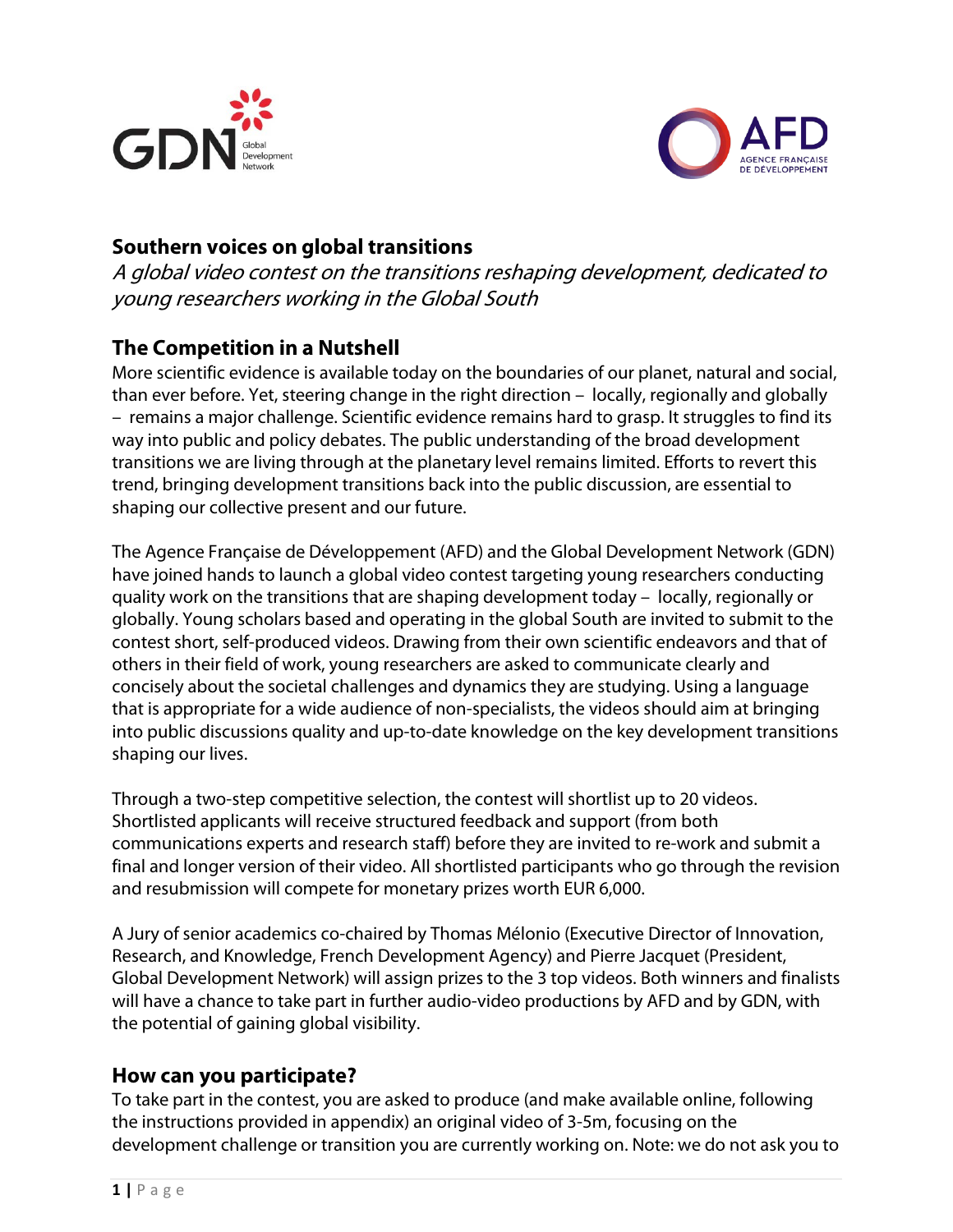present your current research project or your latest paper, but to discuss in a video format the knowledge emerging from your research field, starting from a well-identified development challenge or transition. We are looking for videos that present research-based knowledge clearly and concisely, to reach the widest possible adult audience.

The video should cover the following questions:

- 1. What transition will shape development in the next decade?
- 2. Why do you see an urgent need to communicate about it?
- 3. What are the roots and ramifications of the transition you are talking about?
- 4. How does it affect us as a society, and as individuals?
- 5. What key policies will be important to shape this transition?

If you are shortlisted, you will be expected to revise your video based on multiple feedback from academic and communications experts. Finalists will have access to more research communication activities of AFD and GDN, on products or topics that might differ slightly from the submitted videos.

# **What topic should your video focus on?**

Applicants are asked to focus on a development challenge or transition they are currently conducting research on, one they believe will shape the future of development. The videos should draw on existing evidence (research-based) regarding the roots, the course and the ramifications of the transition/challenge you chose, for a general audience. We want to know what there is to learn about the transition you discuss, based on what researchers have figured out thus far.

Videos can focus on any of the following areas (the list is indicative and not exhaustive):

- Global picture: ODA, sustainable development, SDGs, anthropological and technological revolution, decision making in a complex world, digital revolution, knowledge revolution, etc.
- Climate and energy transition: Energy, climate change
- Territorial and ecological transition: urban development, environmental degradation, natural resource management in all sectors, biodiversity mainstreaming, actions for sustainable living
- Demographic and social transition: demographic trends, migration, gender issues, poverty, inequality, education, health, the future of work, cultural issues, vulnerability and fragility, conflict prevention
- Economic and financial transition: growth, development finance, trade, structural transformations
- Political and civic transition: governance, corruption, political regimes, political participation
- Methodological issues : development measurements, concept of transition, measures of wellbeing, prospective
- Emerging approaches : Sustainability science or Sustainability Transitions Research

# **How will your video be evaluated?**

The selection of videos will go through four different stages.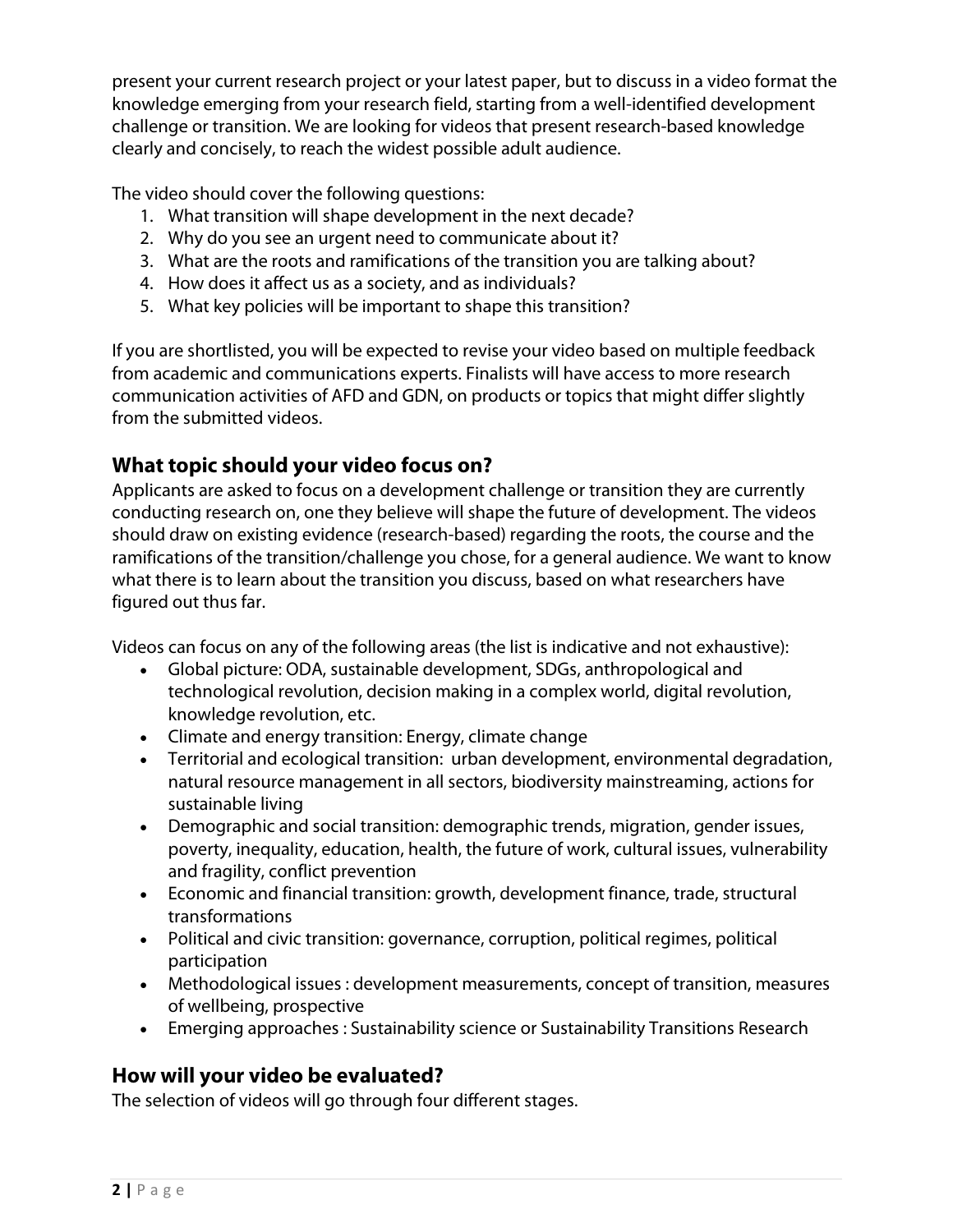First, GDN will run an eligibility check. It is important that you check the requirements and contact us if you have any questions (see next section). Only eligible applicants and complete applications will be considered. Note that only original videos will be considered.

Second, all eligible videos and applications will be reviewed by a panel of external evaluators, in a triple review. Evaluators will score the videos based on the following list of criteria (equally weighted):

- CLARITY: Is a development transition presented clearly? Is the reasoning for choosing this transition, and its urgency, spelled out for the audience without trivializing it? Is the structure of the presentation logical?
- SALIENCE: Is the importance of this transition presented in a compelling way?Are the societal ramifications of the transition clearly highlighted? Does the video accompany the audience in understanding the roots of the problem the transition aims to solve? Are the key stakeholders identified?
- USE OF RESEARCH: Does the video use and synthetize competently existing research on the topic? Does the video succeed in explaining in non-technical and concise language the substance of the research supporting the narrative?
- ENGAGEMENT AND ORIGINALITY: Did the video leave the viewer wanting to know more? Did it capture and maintain the viewers' attention? Was the information presented in a creative way?
- TECHNICAL QUALITY: Was the audio quality, visual quality and editing (if any) conducive to a satisfying viewer experience?

Third, the top 20 videos (shortlist) will receive qualitative feedback from academic experts, and one-on-one review with communications experts. Feedback will aim to enable applicants to improve and expand their videos. All shortlisted applicants that take part in the individual feedback and capacity building process, will be invited to produce a second version of their video, of up to 7m.

Fourth and finally, a Jury composed of senior social scientists with a track-record of research on transitions and co-chaired by the top management of AFD and GDN, will review all revised and resubmitted videos. The Jury will award monetary prizes worth EUR 6,000 to the top 3 video. The winners and finalists will be considered by GDN and AFD for the production of professional interviews on their research work, aimed at global circulation.

# **Before you apply, make sure the contest is for you**

Eligibility criteria are as follows:

- Disciplinary expertise: The competition is open to researchers with at least a Master's degree in social sciences. Applicants from the natural sciences are welcome to apply if they are currently working in larger multidisciplinary teams with social scientists.
- Age: up to 40 years old on July 4th, 2021
- Professional/academic affiliation: the contest is open to researchers with at least a Master's degree, and who spend a significant part of their time working on academically informed research, irrespective of the registration status of their institution of affiliation. For example, applicants based in NGOs or think tanks and who conduct academically informed research, are welcome to apply even if they do not have an academic affiliation. This presumes you have a list of publications you can attach to your CV.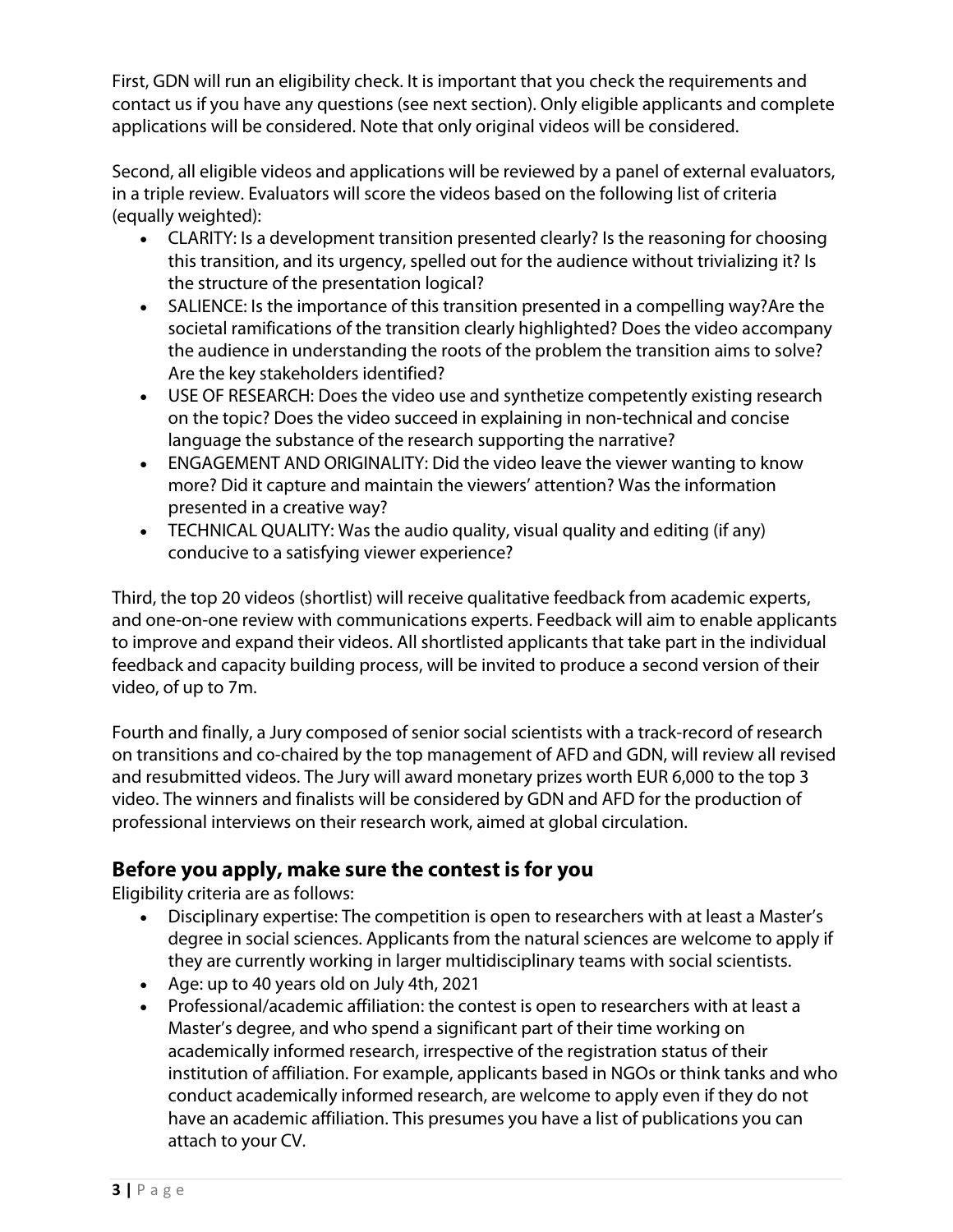- Nationality: the contest is open to all researchers affiliated to an institution based in one of the countries listed in Annexe 1, irrespective of their nationality.
- Language: applicants are requested to submit their videos and application in English or French

## **If you are eligible and have a great idea, don't forget to apply by July 4th, 2021**

To apply, log in at [https://globaltransitionssouthernvoices.awardsplatform.com](https://globaltransitionssouthernvoices.awardsplatform.com/) between April 13th and July 4th.

The applicants will be asked to submit:

- 1. Up to date CV, including a list of publications and of ongoing research projects, with links to public information about them whenever possible.
- 2. A copy of your passport or ID.
- 3. A copy of your Master's degree certificate.
- 4. A link to your original video uploaded on YouTube. The visibility of the video will have to be set to private, and only accessible to people with a direct link on YouTube till the end of the competition. Only the URL to the video will need to be submitted as part of the application on the application platform. Please follow the 'How To' document for further details on the video, including links to examples.
- 5. A copyright transfer declaration, as per the form provided on the application platform, to allow GDN and AFD to review and re-publish your video. This will be available on the application platform.

# **Timeline**

April 13th: Call is launched July 4th: Call closes July 9th: Eligibility check is complete July 30th: Shortlisting is complete Sept 17th: one-on-one coaching is complete October 10th: Submission deadline for finalist videos October 18th to 26th: Jury reviews submissions by finalists at GDN 2021 Conference By Oct 26<sup>th</sup>: AFD and GDN announce winners

## **Annexes**

- 1. List of eligible countries
- 2. 'How-to' guide for applicants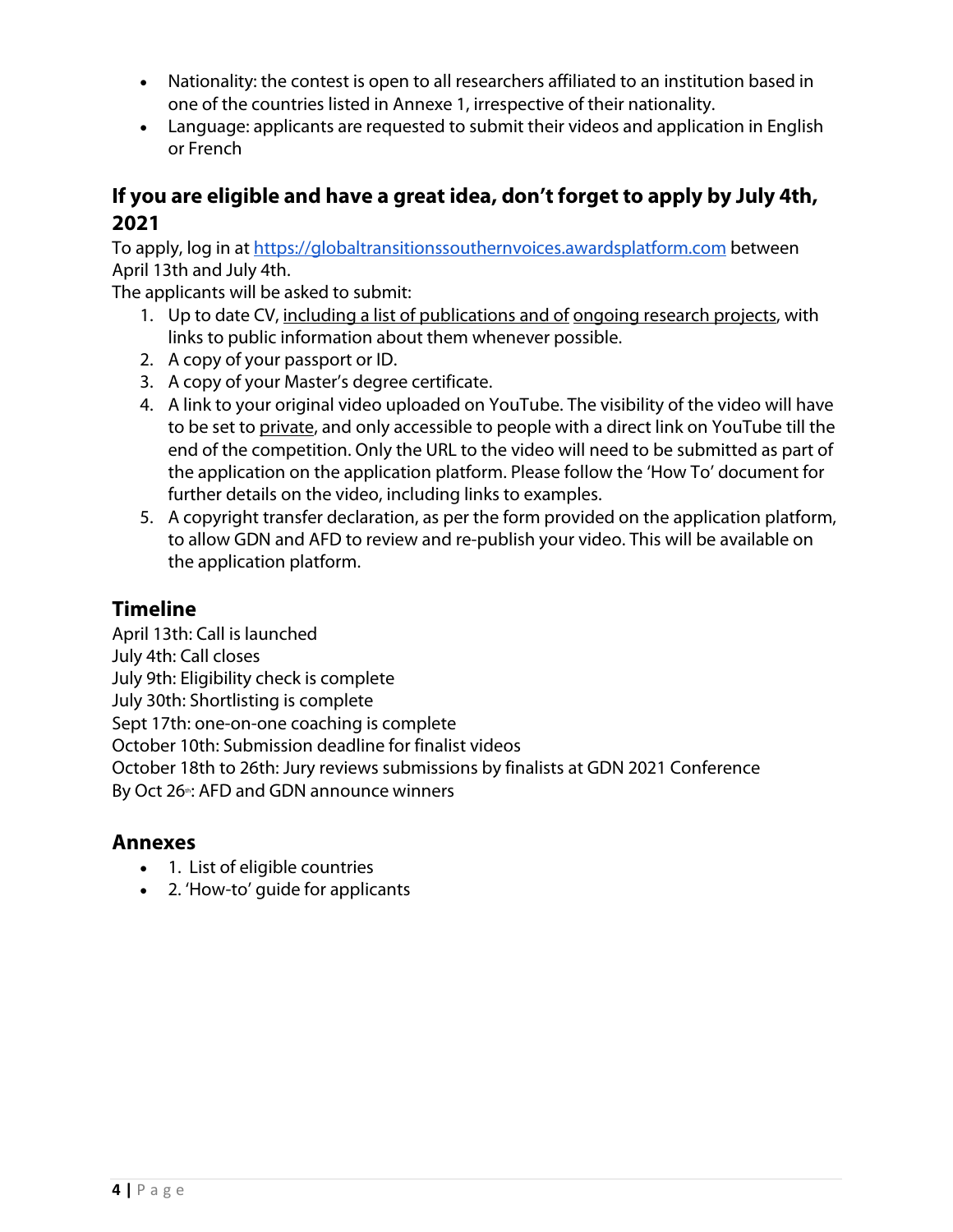#### **Annex 1. List of eligible countries**

- 1. Afghanistan
- 2. Albania
- 3. Algeria
- 4. Angola
- 5. Argentina
- 6. Armenia
- 7. Azerbaijan
- 8. Bangladesh
- 9. Belarus
- 10. Belize
- 11. Benin
- 12. Bhutan
- 13. Bolivia
- 14. Bosnia and
- Herzegovina
- 15. Botswana
- 16. Brazil
- 17. Bulgaria
- 18. Burkina Faso
- 19. Burundi
- 20. Cabo Verde
- 21. Cambodia
- 22. Cameroon
- 23. Central African Republic
- 24. Chad
- 25. China
- 26. Colombia
- 27. Comoros
- 28. Congo, Dem. Rep
- 29. Congo, Rep.
- 30. Costa Rica
- 31. Côte d'Ivoire
- 32. Cuba
- 33. Djibouti
- 34. Dominica
- 35. Dominican Republic
- 36. Ecuador
- 37. Egypt, Arab Rep.
- 38. El Salvador
- 39. Eritrea
- 40. Ethiopia
- 41. Fiji
- 42. Gabon
- 43. Gambia, The
- 44. Georgia
- 45. Ghana
- 46. Grenada
- 47. Guatemala
- 48. Guinea
- 49. Guinea-Bissau
- 50. Guyana

51. Haiti 52. Honduras 53. India 54. Indonesia 55. Iran, Islamic Rep. 56. Iraq 57. Jamaica 58. Jordan 59. Kazakhstan 60. Kenya 61. Kiribati 62. Korea, Dem Rep. 63. Kosovo 64. Kyrgyz Republic 65. Lao PDR 66. Lebanon 67. Lesotho 68. Liberia 69. Libya 70. Macedonia, Rep. of **North** 71. Madagascar 72. Malawi 73. Malaysia 74. Maldives 75. Mali 76. Marshall Islands 77. Mauritania 78. Mauritius 79. Mayotte 80. Mexico 81. Micronesia, Fed. Sts. 82. Moldova 83. Mongolia 84. Montenegro 85. Morocco 86. Mozambique 87. Myanmar 88. Nauru 89. Namibia 90. Nepal 91. Nicaragua 92. Niger 93. Nigeria 94. Pakistan 95. Papua New Guinea 96. Paraguay 97. Peru

- 98. Philippines
- 99. Romania
- 100.Russian Federation
- 101.Rwanda

102.Samoa 103.São Tomé and Principe 104.Senegal 105.Serbia 106.Sierra Leone 107.Solomon Islands 108.Somalia 109.South Africa 110.South Sudan 111.Sri Lanka 112.St. Lucia 113.St. Vincent and the Grenadines 114.Sudan 115.Suriname 116.Swaziland 117.Syrian Arab Republic 118.Tajikistan 119.Tanzania 120.Thailand 121.Timor-Leste 122.Togo 123.Tonga 124.Tunisia 125.Turkey 126.Turkmenistan 127.Tuvalu 128.Uganda 129.Ukraine 130.Uzbekistan 131.Vanuatu 132.Venezuela, Bolivarian Rep. of 133.Vietnam 134.Palestine, State of 135.Yemen, Rep. 136.Zambia 137.Zimbabwe

#### **This list is based on the World Bank Country Classifications:**

Developing countries are defined according to their Gross National Income (GNI) per capita per year, as calculated by the World Bank Atlas method, December 2020.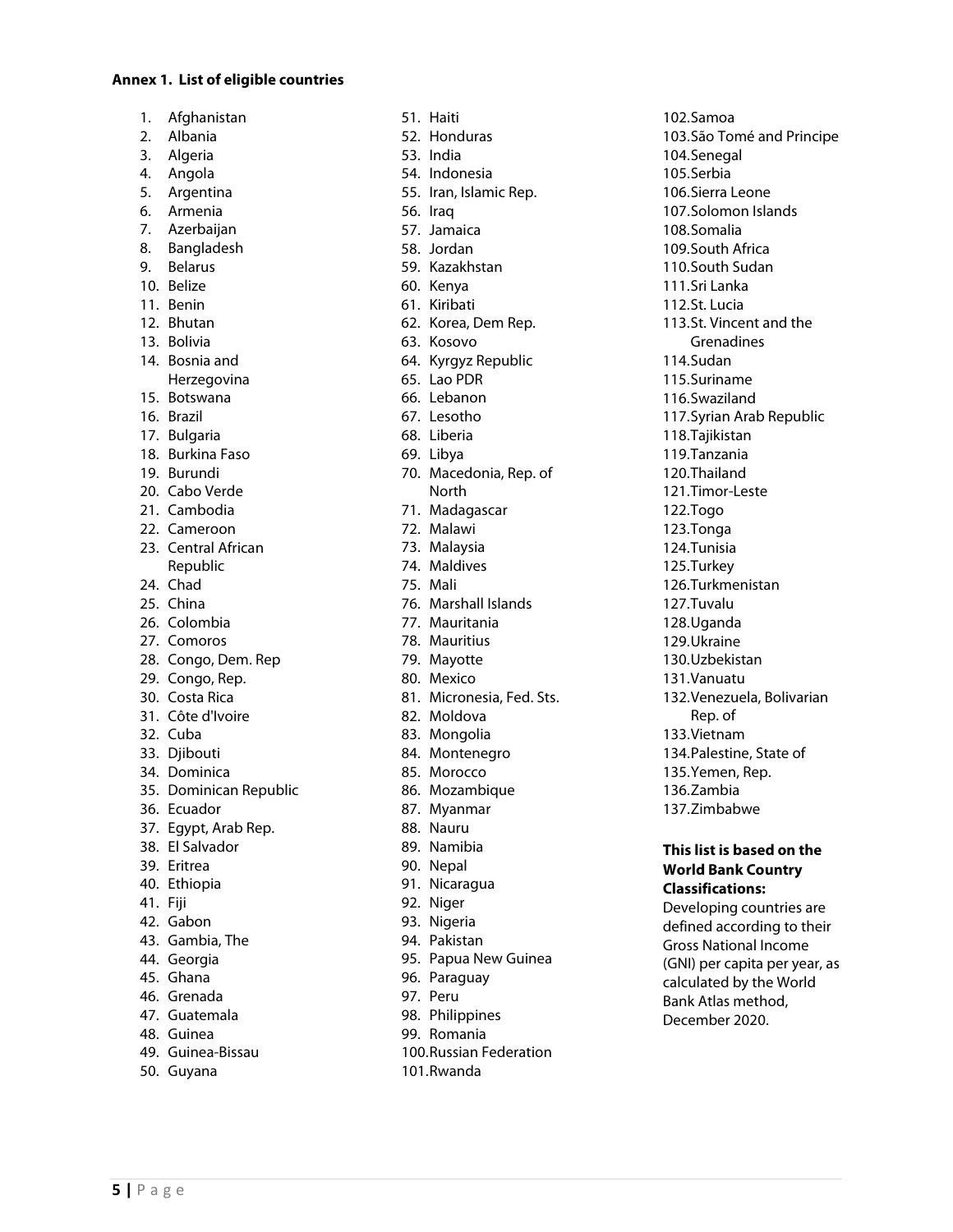### **Annex 2. 'How to' Guide for Applicants**

### Content

You are asked to produce a video discussing a development challenge or transition issue. Remember your video should **be based on research,** but should **not be a summary** of it.

Remember your video should cover the answers to the following key questions:

- What transition will shape development in the next decade?
- Why do you see an urgent need to communicate about it?
- What are the roots and ramifications of the transition you are talking about?
- How does it affect us as a society, and as individuals?
- What key policies will be important to shape this transition?

Here are a few tips on how to communicate your content in a compelling way.

- You are bringing development transitions into public discussion. Keep it **simple** so that people who are not necessarily experts can understand.
- **Avoid using jargon** and choose words that are familiar to everyone. If needed, always explain words that might not be understood by people who are not in your field.
- Keep your **sentences short and simple**. Each sentence should contain **only one idea** and have a simple **subject−verb−object structure.** Use the **active voice** rather than the passive voice. It is better to say "He ate an apple" than "The apple was eaten by him."
- Provide the background, but also provide **specifics**. Examples are good: humanize your research, let your audience feel why they should be concerned by what you are saying.
- We welcome films in almost any style (see below). However, whatever style you chose, **structure** is key. Remember your video should cover the following questions:
	- What transition will shape development in the next decade?
	- Why do you see an urgent need to communicate about it?
	- What are the roots and ramifications of the transition you are talking about?
	- How does it affect us as a society, and as individuals?
	- What key policies will be important to shape this transition?

You can choose to address these questions one by one in the same order as above or mix them up and change the order. Whatever you choose to do, prepare your script in advance, and keep these few rules in mind:

• It always helps to determine what your **main argument** is. You will be discussing many ideas but try to determine **one single question** all these ideas can fall under. **Every sentence or idea** you present in the video should serve your argument.

### • Have a **clear introduction, middle and conclusion.**

Starting the video with an unexpected or catchy idea is always a good way **to grab your audience's attention.** You can use surprising statistics for example, a shocking question, a short powerful story, etc. However, remember that the topic of the video should be clearly stated early on.

[Here is a good example of a video](https://www.youtube.com/watch?v=44MfyZf8HUM\) in terms of content. The narrator transitions from questions to implications to research evidence on what options exist to change the issue. The use of references from popular culture also helps capture the viewer's attention. *Remember, this is an example for reference purposes. We do not expect you to use the same style and format and we do not require high levels of editing.*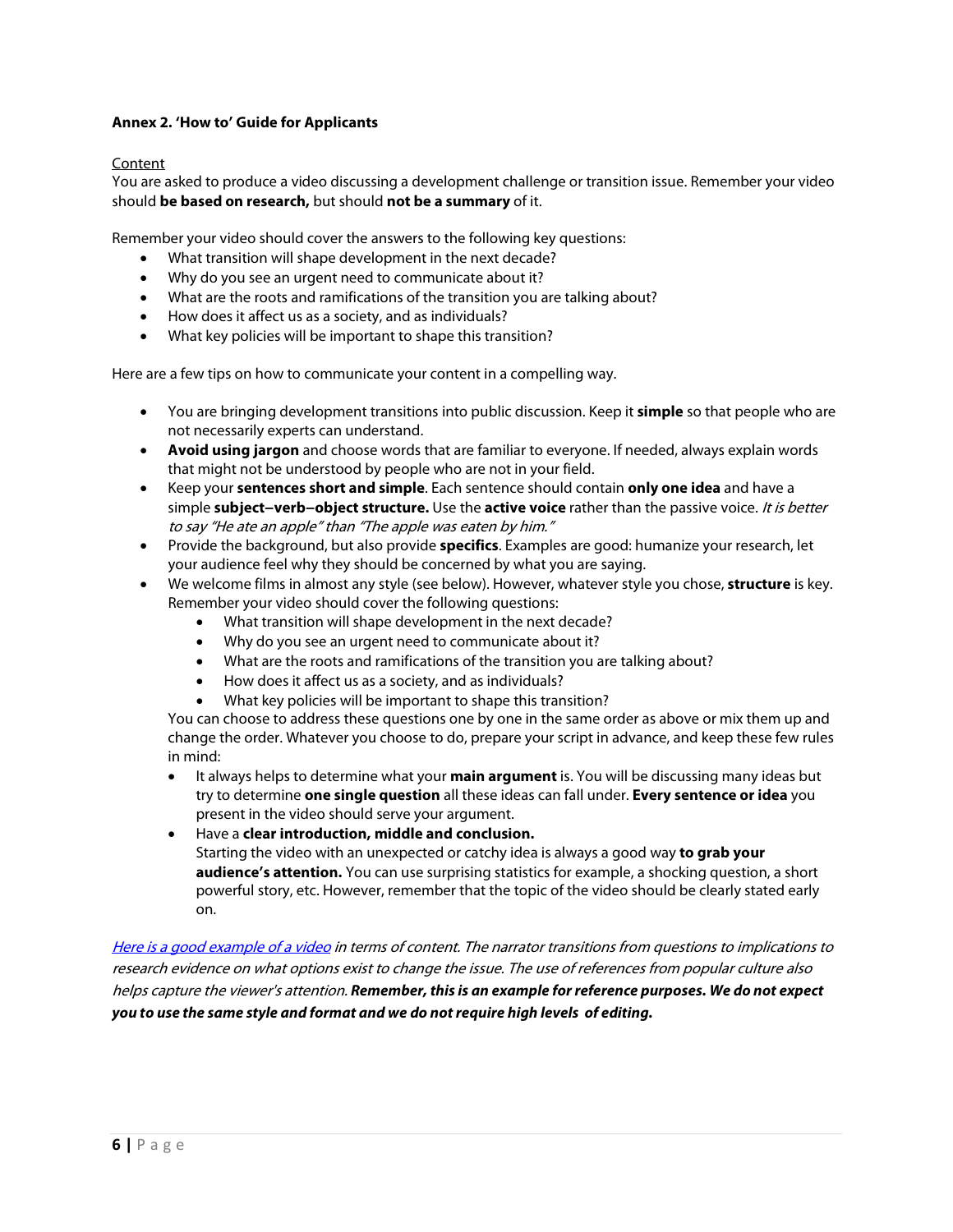#### Shooting tips

- Film yourself in a **quiet, well lit room.**
- Use a camera or good quality phone camera in **landscape mode (horizontally)**.
- Make sure the **light is behind the camera** and shining on you or your prop. Do not stand in front of a window or another source of light.
- The lens of your camera should be positioned at **eye-level**, not too high and not too low (see figure below).



- Your **camera should be steady**. Do not film while holding it manually. Use a phone holder or tripod. (If you do not have the proper equipment, use a book or something steady to hold your phone straight. There are also lots of easy do-it-yourself videos on the internet!)
- Film yourself in Medium close-up (above your head down to about midway on your torso.) (See picture below)



- Set the stage a bit. Less is more! Make sure the background where you shoot is not cluttered. A clean, featureless wall, with a simple piece of furniture will do. The focus should be you/what you are showing us, not the setting.
- **Style:** You may submit a monologue, vlog, interview style, shor[t documentary](https://www.youtube.com/watch?v=h_5Hmach0W4) /presentation style video. The first is the easiest to accomplish if you do not have much experience in shooting a video. The magic is in the words you use and the messages you convey.
- You can use **props** if needed. If you must choose a map, or an infographic, please choose one, and a clear one to focus on for a short while. We want to see you talk, though.
- Avoid edits as much as possible. Do not employ fades, dissolves and other editing effects.